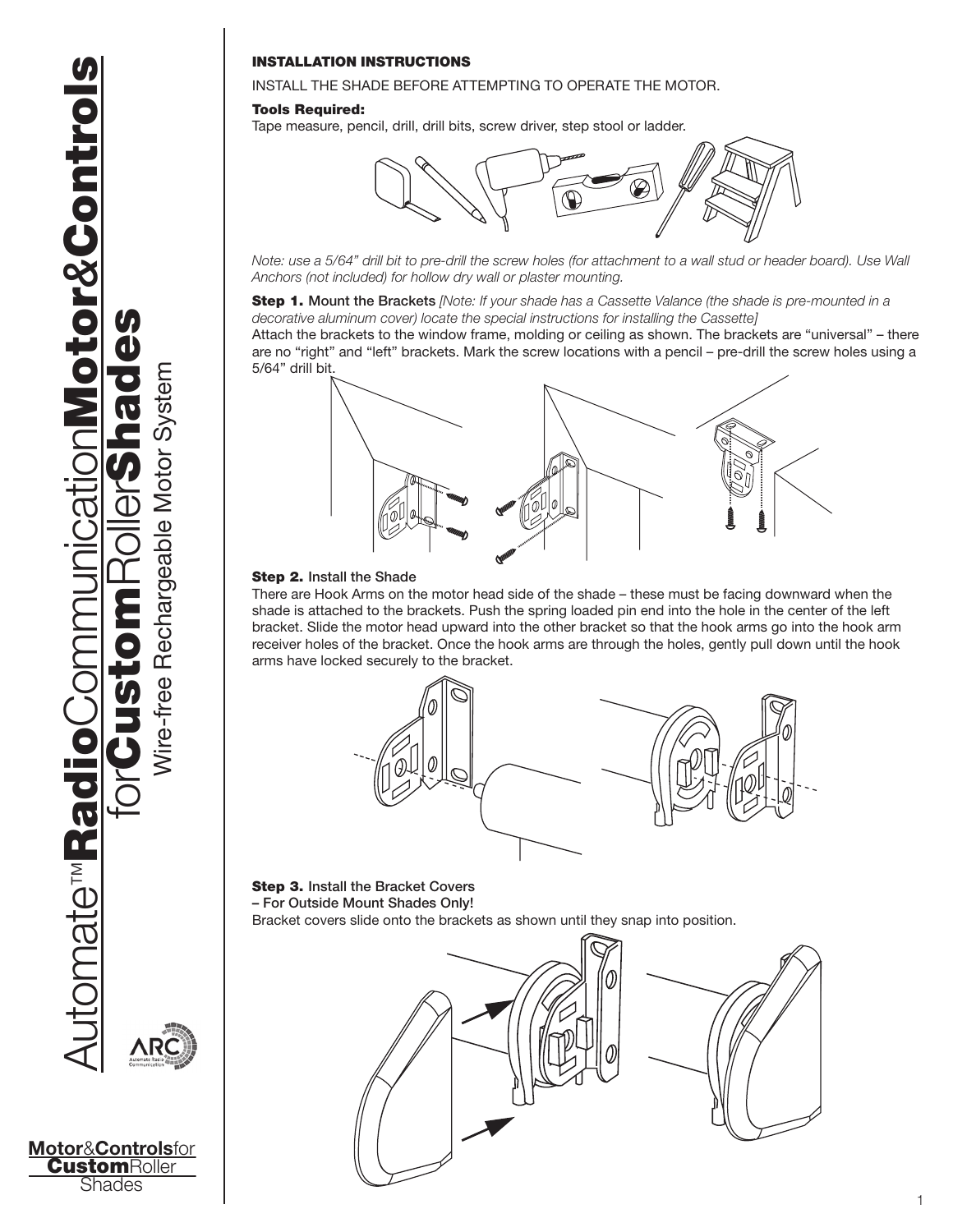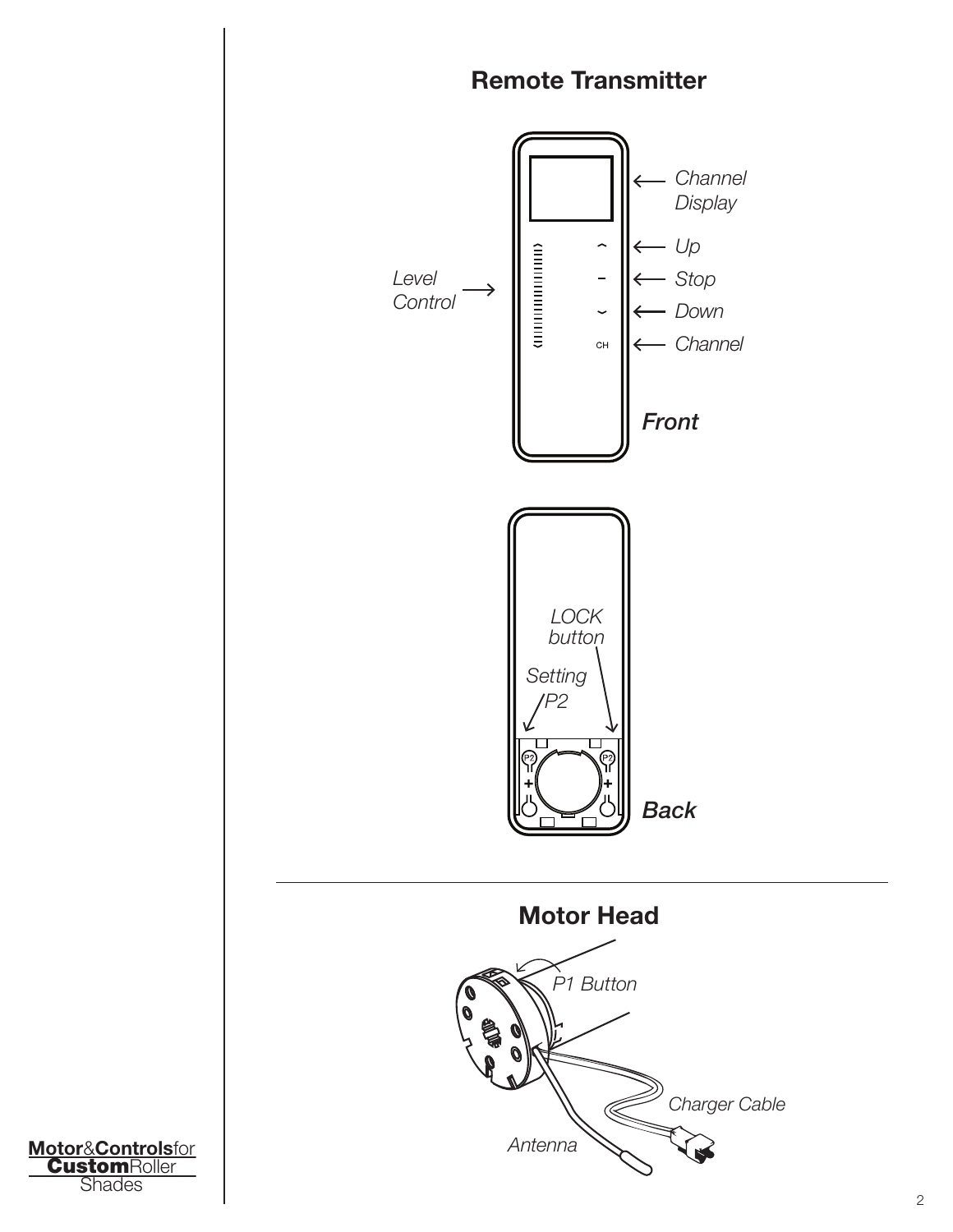Wire-free Rechargeable Motor System Wire-free Rechargeable Motor System

# Programming and Operation of Automate™ Radio Technology Motorized Shades

**IMPORTANT:** The Upper & Lower limit positions (full UP & DOWN positions) have been pre-set at the factory – also, a Channel Number has been assigned to each shade - therefore, it is not necessary to perform Steps 2, 3 & 4 below – however, we recommend that you read these to familiarize yourself with the basics of programming the motor and remote control and to fully understand the function of your motorized shade. Also, **note that the batteries in the motor are fully charged at the factory prior to shipment.**

## **Step 1.** Testing/Activating the Motor

Press and immediately release the P1 button on the motor (release within 2 seconds). The motor will move the shade to one of the pre-set limit positions.

Installers note: when you receive the shade, the motor is in SLEEP MODE, which eliminates the possibility of the unintended activation of the motor during shipment. The motor test takes it out of Sleep Mode.

## **Step 2.** Channel Selection for Each Shade *[Multi Channel Remote]*

When you receive your shades the channel number pre-assigned to each shade will be marked on the shade and/or carton. Per the notice above, it is not necessary to perform Steps 2, 3 & 4 as these settings are done at the factory and will require no adjustment under normal circumstances.

A channel number must be assigned to each motor/shade. The assigned numbers should be sequential starting with #1 (1, 2, 3 etc.)

Press & release the CH (Channel) button – the LCD screen will begin to flash – within 4 seconds press up or down to select the desired channel – press CH to set/confirm.

**Group Control using CH '0'** – Channel '0' is pre-set to simultaneously control all shades paired within your multi-channel remote controller.

**To hide unused channels** (unassigned channels will not be visible on the remote): press and hold STOP & CH simultaneously – CH15 will begin flashing – continue holding CH and scroll up to the last assigned channel – press STOP to confirm – flashing will stop.

Example: if you have 8 shades, scroll to CH8 – press and release STOP and wait for the remote to stop blinking – the remote will now be set to scroll from CH0 to CH8 (CH9 through CH15 will no longer be visible on the remote).

## **Step 3.** Programming/Mating the motor to the remote control transmitter

REMINDER: the motor and remote have been pre-set at the factory – programming information for Steps 2, 3 & 4 is provided as background information only.

• Identify the head of the motor housing on the right side of the shade (see drawing) - Press the P1 button for approximately 2 seconds – the shade will emit an audible beep and will oscillate (a quick back and forth movement of the shade).

• Press and hold the STOP button on the remote (see drawing for approximately 2 seconds – the motor will beep 3 times and will oscillate twice – the motor and transmitter are now mated.

# **Step 4.** Setting UP or DOWN Limit Positions

NOTE: Upper and lower limit positions have been pre-set at the factory - programming information for Steps 2, 3 & 4 is provided as background information only.

Set the UP position:

Press the UP arrow to move the shade to the desired upper limit position – press UP and STOP simultaneously for approximately 5 seconds – the shade will beep 3 times and oscillate – the upper limit is now set.

Set the DOWN position:

Press the DOWN arrow to move the shade to the desired lower limit position – press DOWN and STOP simultaneously for approximately 5 seconds – the shade will beep 3 times and oscillate - the lower limit is now set.

- Adjusting Upper Limit Position: To clear the already set-up limit position, Press UP and STOP simultaneously for approximately 8 seconds until the motor beeps once and oscillates twice – move the shade to the new upper limit position and then press UP and STOP simultaneously for approximately 8 seconds until the shade beeps 3 times and oscillates twice – the new upper limit is now set.
- Adjusting Lower Limit Position: To clear the already set-up limit position, Press DOWN and STOP simultaneously for approximately 8 seconds until the motor beeps once and oscillates twice – move the shade to the new lower limit position and then press DOWN and STOP simultaneously for approximately 8 seconds until the shade beeps 3 times and oscillates twice – the new lower limit is now set.

*NOTE: after all limits are set, see the remote control operating instructions below.*

## **Step 5.** Setting an Optional Intermediate "Favorite" Position

Move the shade to the desired position – remove the battery cover on the back of the controller and press the P2 button – the motor will beep and oscillate once – press STOP – the motor will beep and oscillate once - press

**CustomRoller** Shades

**Motor**&**Controls**for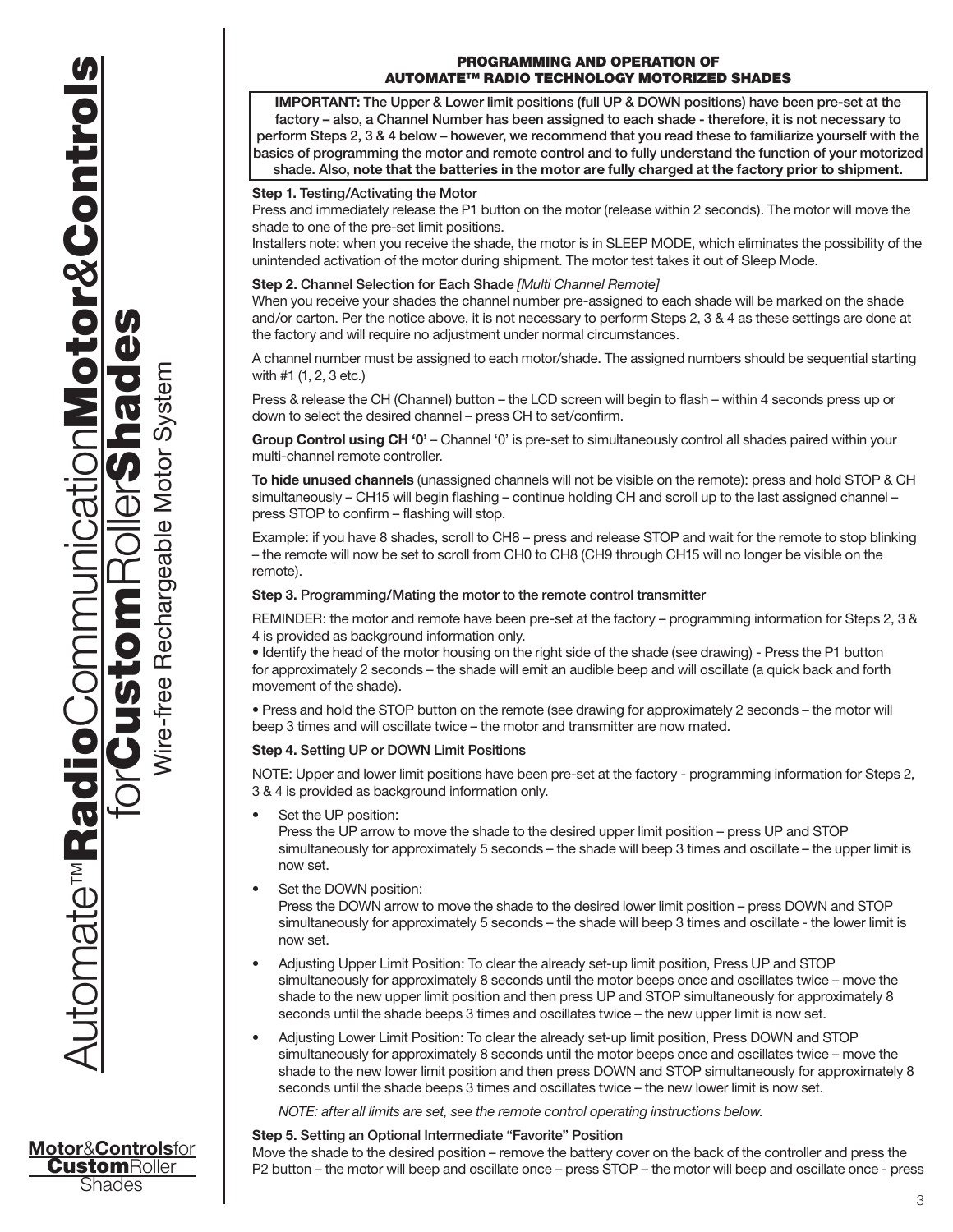STOP again – the motor will beep 3 times and oscillate twice - the intermediate position is now set. To delete the intermediate position: press the P2 button – press STOP – press STOP again.

### **Step 6. To Delete All Settings** (reset to factory settings)

Press & hold P1 on the motor head for approximately 14 seconds – the motor will oscillate once, followed by a pause – the motor will oscillate a second time, followed by another pause – the motor will oscillate a third time – there will be 4 beeps and the motor will oscillate one last time – all settings are now deleted.

#### **Step 7.** Lock Button

Pressing the Lock Button on the rear of the remote makes it impossible to change any programmed settings without unlocking the remote. This is an option to be considered if, for example, young children have access to the remote.

## Operating the Shade Using the Remote Control Transmitter

Press the UP/DOWN button once and the shade will move to the upper or lower limit position.

Press STOP to position the shade manually.

When the up position has been reached, the UP button becomes non-functional, and when the down position has been reached the DOWN button becomes non-functional.

Press and hold STOP for approximately 2 seconds to send the shade to the "Favorite" intermediate position.

**The Levelling Control Bar** – slide a finger up or down on the Level Control bar on the remote to move the shade(s) as desired. When used to control a group of shades (CH '0'), they will all align to the same position when using the Level Control.

### **Operating the Shade - Using the Automate™ Wi-Fi Hub & App**

Carefully follow the instructions that came with the Wi-Fi Hub, and the instructions provided when you install the App.

### **Re-Charging the Batteries**

Connect the AC Charger to the Charger Cable attached to the motor head – charge for 6 hours.



**Motor**&**Controls**for **CustomRoller** Shades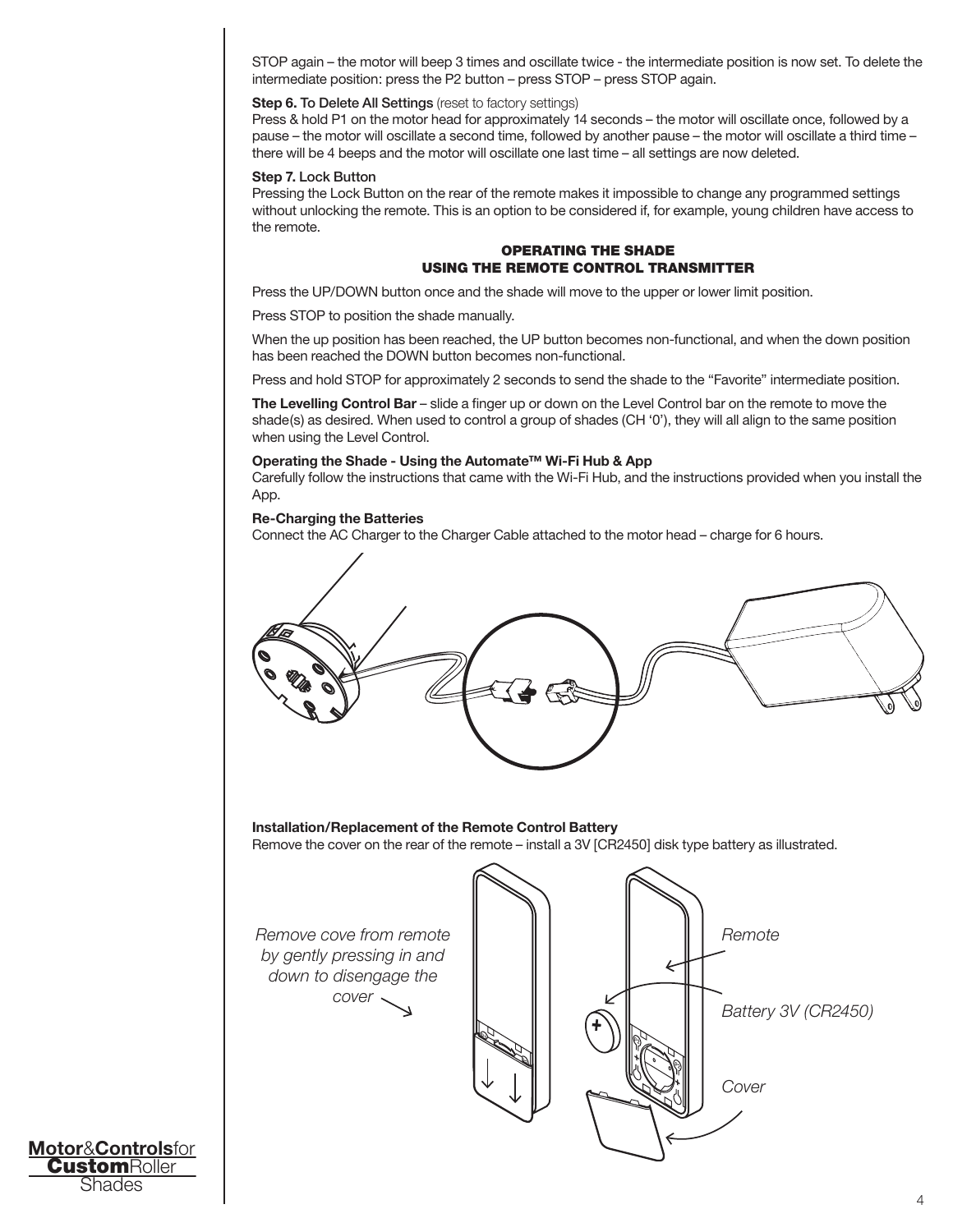# **Installation of Optional Wall Mount Holder**

Remove the cover from the base using a small flat head screw driver – attach the base to any wall using the hardware provided as illustrated. Replace the cover by pressing the snap latches into the base. Magnets hold the remote in place on the Wall Mount Holder.



## **CUSTOMER SERVICE: 1-800-264-1190**

## General Safety Instructions for Motorized Shades

- Do not expose the motor or transmitter to moisture or extreme temperatures
- Do not allow children to play with this device
- Use or modification outside the scope of this instruction manual will void the warranty
- If cable or power connector is damaged, do not use
- Keep the antenna straight and clear from metal objects

## Statement Regarding FCC Compliance

This device complies with Part 15 of the FCC rules. Operation is subject to the following two conditions:

1) This device may not cause interference, and

2) This device must accept any interference received, including interference that may cause undesired operation.

## *Note:*

This equipment has been tested and found to comply with 15 of the FCC Rules. These limits are designed to provide reasonable protection against harmful interference in a residential installation. This equipment generates, uses and can radiate radio frequency energy and, if not installed and used in accordance with the instructions, may cause harmful interference to radio communications.

However, there is no guarantee that interference will not occur in a particular installation. If this equipment does cause harmful interference to radio or television reception, which can be determined by turning the equipment off and on, the user is encouraged to try to correct the interference by one or more of the following measures:

- Reorient or relocate the receiving antenna.
- Increase the separation between the equipment and the receiver.
- Connect the equipment into an outlet on a circuit different from that to which the receiver is connected.
- Consult the dealer or an experienced radio/TV technician for help.

Any changes or modifications not expressly approved by the party responsible for compliance could void the users authority to operate the equipment.

## **Cleaning**

Dusting: Vacuum using the soft brush attachment.

Washing (applies to vinyl or vinyl coated shade material): Use a cloth, sponge or soft brush and a mild detergent. Use warm or cold water, not hot water. Place toweling on the floor or window sill and wash the blind in sections.

## REPLACEMENT PARTS

In the event that replacement parts are ever needed, you may call: 1-800-264-1190

- Please be sure to provide the following information, if possible:
- The complete model or catalog number of your product
- A description of the product
- A description of the part needed

**Motor**&**Controls**for **CustomRoller** Shades

Automate

**Desawaterriche** 

™RadioCommunicationMotor

forCustomRollerShades

Wire-free Rechargeable Motor System

Wire-free Rechargeable Motor System

*&*Controls

**DONOtor&Control**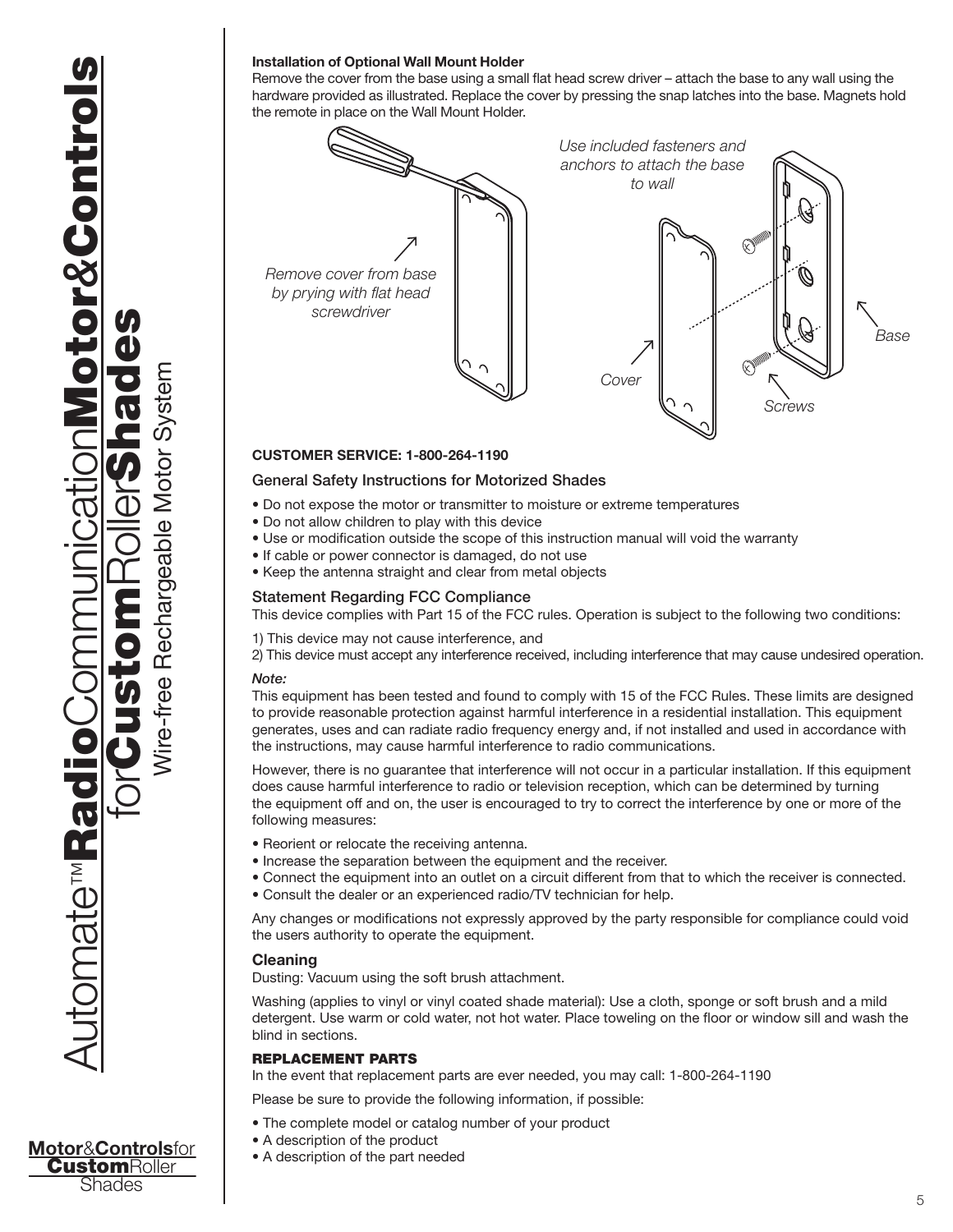# LIMITED LIFETIME WARRANTY

The enclosed product is warranted to the original residential retail purchaser as long as the product remains in the original window.

### **Covered**

Lifetime: Entire product against manufacturing defects (i.e. a flaw in the product design, materials, or workmanship that causes the product to no longer function.

3 Years: Cords, including internal cords such as those found in cordless blinds or shades.

5 Years: All Fabric

**5 Years: Premium Battery Powered Motors** 

### **Not Covered**

1. Normal wear and Tear

#### 2. Any product that fails due to:

- Abuse
- Alterations
- Exposure to salt air
- Improper cleaning
- Improper installation
- Misapplication
- Accident
- Damage from pests/insects/pets
- Extraordinary use
- Improper handling
- Improper operation
- Misuse

## 3. Natural Wood Products that have:

- Loss of color intensity
- Variations in color, grain or texture
- Warping of wood slats in high humidity areas

## 4. Costs associated with:

- Product removal
- Transportation to and from the retailer
- Brand label removal
- Product re-measure
- Product reinstallation
- Shipping
- Incidental or consequential damages

In the event there are multiple blinds/shades in the same room, only the defective blind/shade will be replaced

### **To Report Shipping Damage:**

If damage occurred during shipping, call the place of purchase and report within 7 calendar days, or you may be denied credit for your damaged product.

#### **To Obtain Service:**

If you suspect this product has a manufacturing defect in materials or workmanship:

- Locate the sales receipt
- Call place of purchase

Any unauthorized returns will not be accepted.

### **Warranty Remedy:**

This shall be your sole remedy under this limited warranty.

If this product is found to have a manufacturing defect in materials or workmanship, we will, at our discretion, do one of the following:

- Repair the product
- Replace the product
- Refund the cost of the product

Colors may vary from lot to lot and may not exactly match sample swatches or previous purchases.

Discontinued items or color selections will be replaced with the closest equivalent current product.

Your rights under state law: This lifetime limited warranty gives you specific legal rights, and you may have

**Motor**&**Controls**for